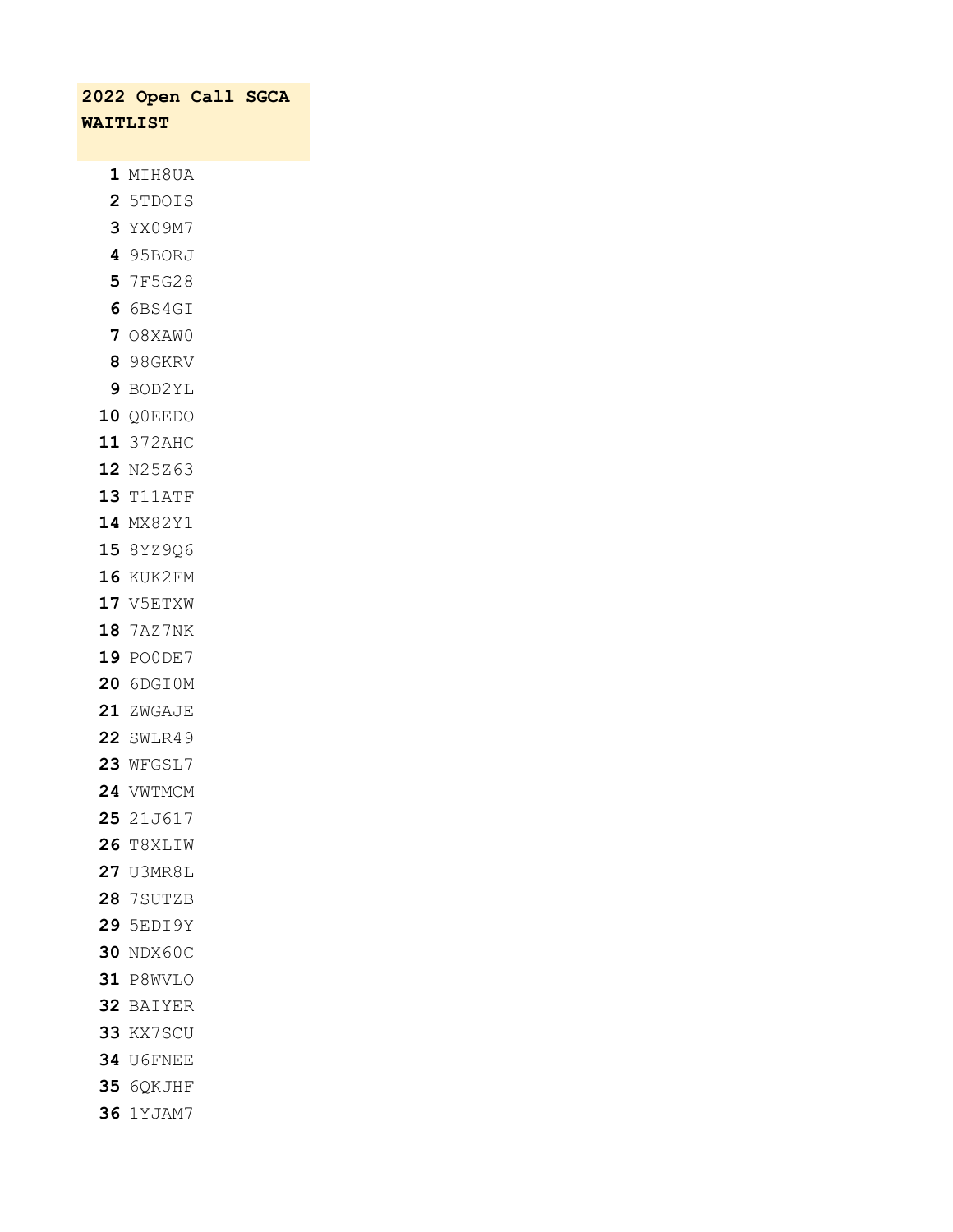|                 | 2022 Open Call SGCA           |  |
|-----------------|-------------------------------|--|
| <b>WAITLIST</b> |                               |  |
|                 |                               |  |
|                 | 37 QYXBZG                     |  |
|                 | <b>38 ERURK5</b>              |  |
|                 | 39 XMUPEI                     |  |
|                 | <b>40 M7ILY3</b>              |  |
|                 | 41 PRFPDT                     |  |
|                 | <b>42 CV7WKP</b>              |  |
|                 | 43 MKB641                     |  |
|                 | <b>44 L6BS4X</b>              |  |
|                 | 45 6W26R9                     |  |
|                 | <b>46 OZEUQ5</b>              |  |
|                 | 47 PMX49C                     |  |
|                 | <b>48 9Z6BPL</b>              |  |
|                 | 49 RRSWLJ                     |  |
|                 | <b>50 P6LMTA</b>              |  |
|                 | 51 SPKBF7                     |  |
|                 | 52 QYWQH1                     |  |
|                 | <b>53 LZFLM2</b>              |  |
|                 | 54 PR4WHS                     |  |
|                 | 55 8C99PV                     |  |
|                 | 56 QRDMZH                     |  |
|                 | <b>57 MFI1U1</b>              |  |
|                 | <b>58</b> Y3NWPV              |  |
|                 | <b>59 EKFV4M</b><br>60 1L66R5 |  |
|                 | <b>61 LTBU2J</b>              |  |
|                 | 62 OP6Z2B                     |  |
|                 | <b>63 9L3E4Y</b>              |  |
|                 | 64 ZVZXZA                     |  |
|                 | 65 KKABDX                     |  |
|                 | <b>66 GORWU2</b>              |  |
|                 | 67 WNWEQO                     |  |
|                 | 68 9FQPGZ                     |  |
|                 | 69 QF3YEB                     |  |
|                 | 70 30AU40                     |  |
|                 | 71 NQC9GT                     |  |
|                 | <b>72</b> 88BDKB              |  |
|                 |                               |  |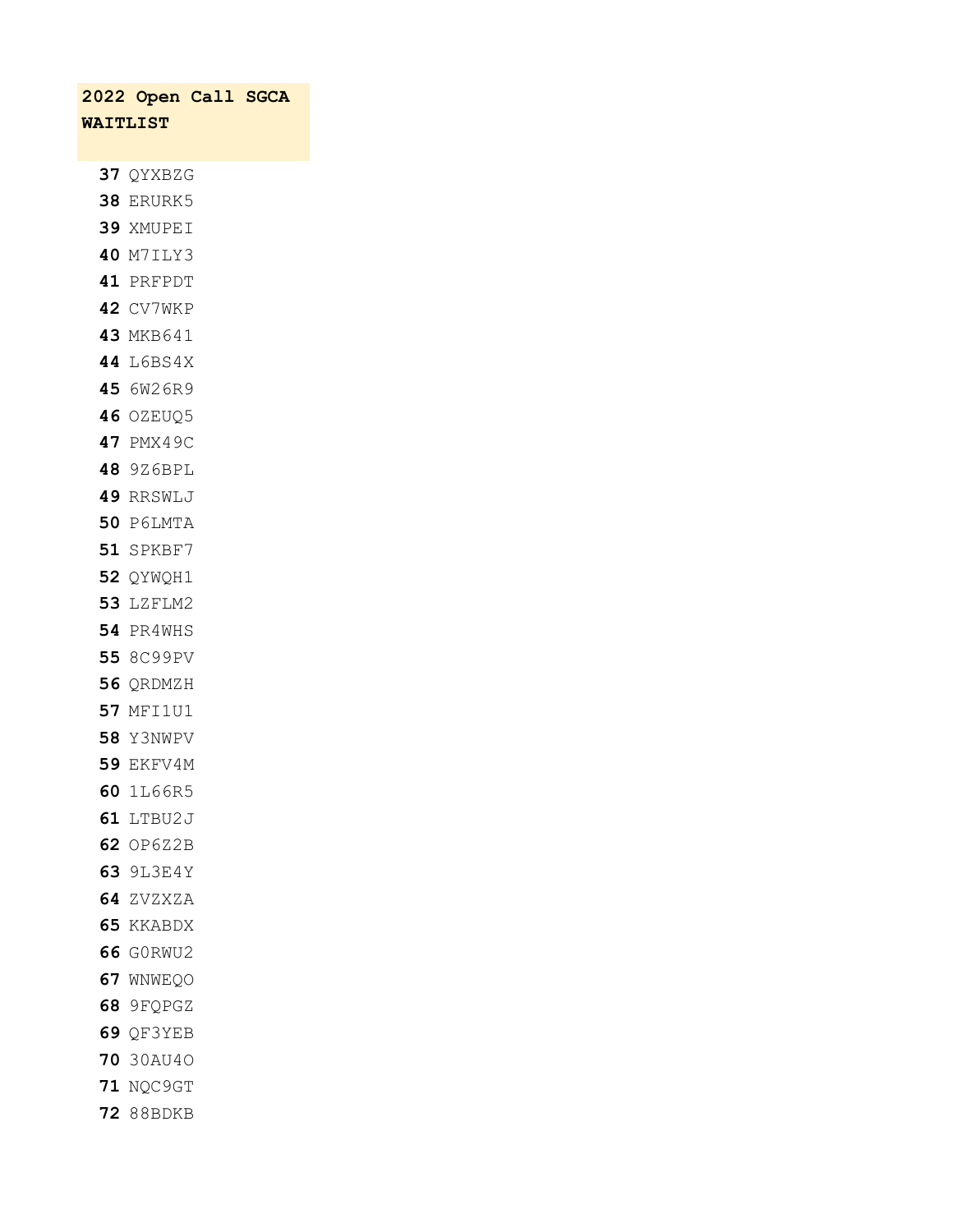|                 | 2022 Open Call SGCA |  |  |  |  |
|-----------------|---------------------|--|--|--|--|
| <b>WAITLIST</b> |                     |  |  |  |  |
|                 |                     |  |  |  |  |
|                 | 73 TKCKGO           |  |  |  |  |
|                 | 74 ZLTGJS           |  |  |  |  |
|                 | <b>75 FA6BMP</b>    |  |  |  |  |
|                 | 76 JYT5KT           |  |  |  |  |
|                 | 77 FCOR9C           |  |  |  |  |
|                 | <b>78 5EJZ4C</b>    |  |  |  |  |
|                 | <b>79 F3V7EJ</b>    |  |  |  |  |
|                 | <b>80 I2WARE</b>    |  |  |  |  |
|                 | 81 U0900M           |  |  |  |  |
|                 | 82 304URN           |  |  |  |  |
|                 | 83 ZWXGEF           |  |  |  |  |
|                 | <b>84 F5G2EU</b>    |  |  |  |  |
|                 | 85 C66RZ6           |  |  |  |  |
|                 | <b>86 DLEN61</b>    |  |  |  |  |
|                 | 87 A9M53D           |  |  |  |  |
|                 | 88 HXHHMU           |  |  |  |  |
|                 | 89 YHH9ZH           |  |  |  |  |
|                 | 90 GWVQ0E           |  |  |  |  |
|                 | 91 YZPVRS           |  |  |  |  |
|                 | 92 VNZD2U           |  |  |  |  |
|                 | 93 D00BVR           |  |  |  |  |
|                 | 94 84XFGI           |  |  |  |  |
|                 | 95 EFQKY6           |  |  |  |  |
| 96              | N7A2TB              |  |  |  |  |
|                 | 97 76YQW3           |  |  |  |  |
|                 | <b>98 PVLSM2</b>    |  |  |  |  |
|                 | 99 C4K0V9           |  |  |  |  |
|                 | 100 Z348DK          |  |  |  |  |
|                 | 101 A2Y0J8          |  |  |  |  |
|                 | 102 PQ13C7          |  |  |  |  |
|                 | 103 PRRIIK          |  |  |  |  |
|                 | 104 JGAEF2          |  |  |  |  |
|                 | 105 E8ANVC          |  |  |  |  |
|                 | 106 DT47CE          |  |  |  |  |
|                 | 107 TD4DUO          |  |  |  |  |
| 108             | UC5QPQ              |  |  |  |  |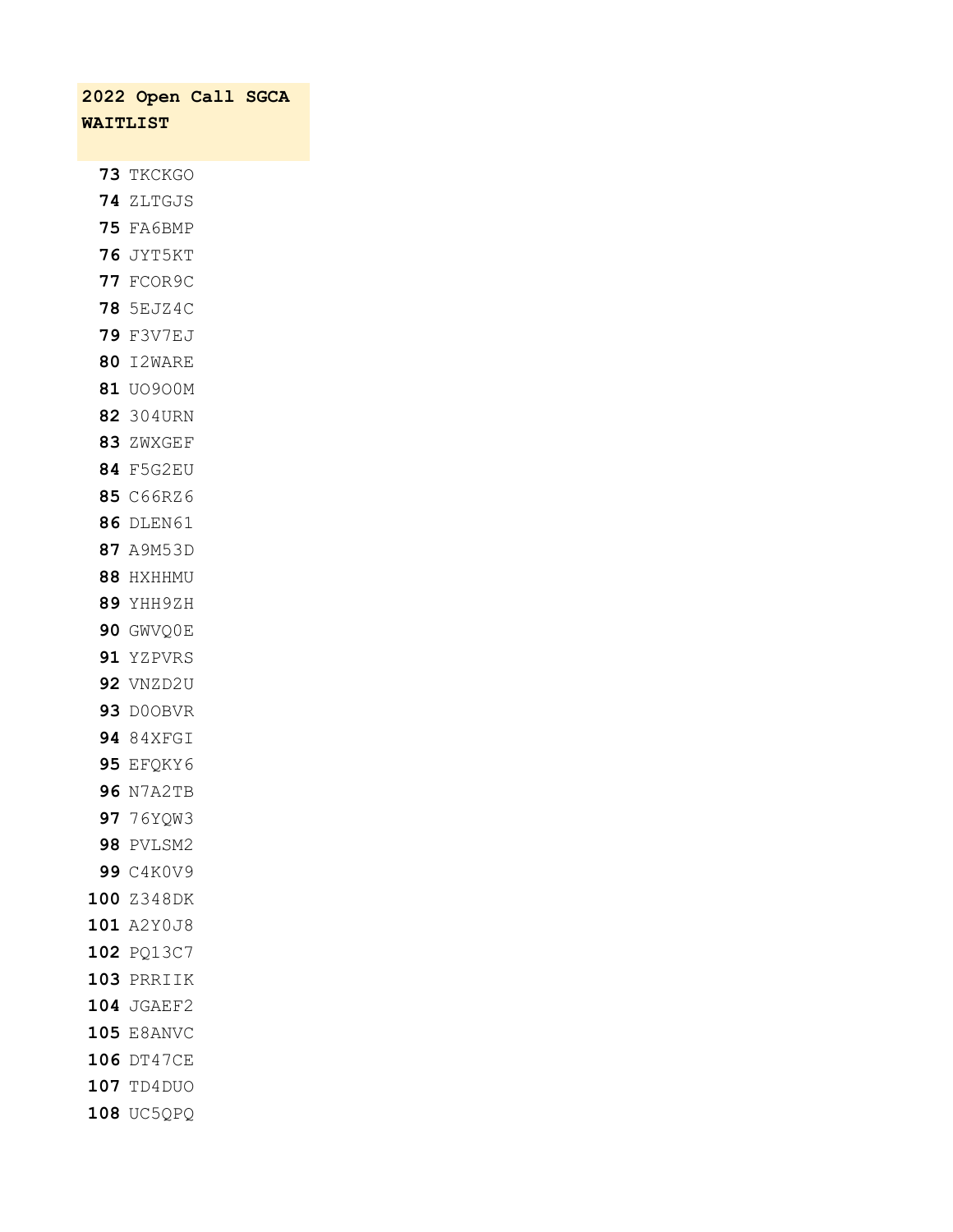|                 | 2022 Open Call SGCA |  |
|-----------------|---------------------|--|
| <b>WAITLIST</b> |                     |  |
|                 |                     |  |
|                 | 109 GNTJ69          |  |
|                 | 110 125CH4          |  |
|                 | 111 25T7N0          |  |
|                 | 112 8T1W5A          |  |
|                 | 113 41UQAL          |  |
|                 | 114 W9U22Q          |  |
|                 | 115 9LMV67          |  |
|                 | 116 A6JL96          |  |
|                 | 117 CKYT0A          |  |
|                 | 118 62VQOI          |  |
|                 | 119 A7JT8K          |  |
|                 | 120 8974LP          |  |
|                 | 121 REGRHD          |  |
|                 | 122 D1FCUX          |  |
|                 | 123 NYOQXZ          |  |
|                 | 124 5BWGYL          |  |
|                 | 125 95E4XW          |  |
|                 | 126 V2SJ1J          |  |
|                 | 127 FJT650          |  |
|                 | 128 36RI7D          |  |
|                 | 129 YOCHQ4          |  |
|                 | 130 47SULH          |  |
|                 | 131 RTO9CE          |  |
|                 | 132 HX581T          |  |
|                 | 133 70VTMM          |  |
|                 | 134 BA7TU8          |  |
|                 | 135 <b>U13U3D</b>   |  |
|                 | 136 T210T9          |  |
|                 | 137 60JBEQ          |  |
|                 | 138 QKE352          |  |
|                 | 139 LZPG4B          |  |
|                 | 140 E0BJ1T          |  |
|                 | 141 U7ENMP          |  |
|                 | 142 791MG5          |  |
|                 | 143 7L2XTH          |  |
|                 | 144 H1UQF8          |  |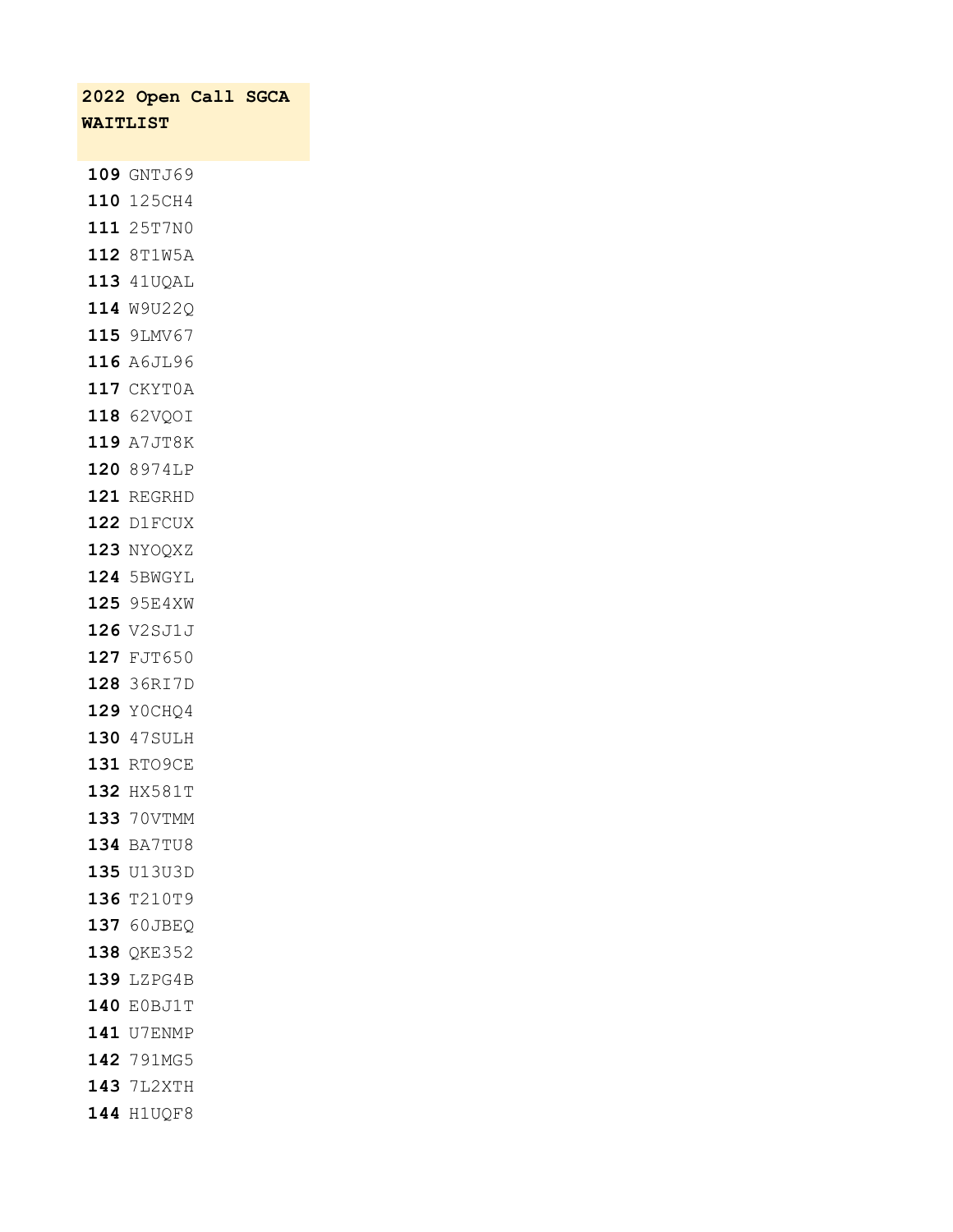|                 | 2022 Open Call SGCA |  |
|-----------------|---------------------|--|
| <b>WAITLIST</b> |                     |  |
|                 |                     |  |
|                 | 145 SFP8NX          |  |
|                 | <b>146 IKDOXE</b>   |  |
|                 | 147 QKSFG5          |  |
|                 | 148 B346UZ          |  |
|                 | 149 5ZI7KE          |  |
|                 | 150 G6WJQM          |  |
|                 | 151 NY45WI          |  |
|                 | 152 EOF5ZG          |  |
|                 | 153 14U1CI          |  |
|                 | 154 56JDPV          |  |
|                 | 155 7GTAJ2          |  |
|                 | 156 IQW9MH          |  |
|                 | <b>157 7NPYXN</b>   |  |
|                 | 158 5VIGRB          |  |
|                 | 159 HXR34X          |  |
|                 | 160 MEA0CJ          |  |
|                 | 161 I4S2KC          |  |
|                 | 162 UGKKI1          |  |
|                 | 163 K59L2X          |  |
|                 | 164 JPJ8G7          |  |
|                 | 165 RE6318          |  |
|                 | 166 JR1X4A          |  |
|                 | 167 NIIK3N          |  |
|                 | 168 MVL26U          |  |
|                 | 169 JQLG1T          |  |
|                 | 170 1DYR82          |  |
|                 | 171 QIMZRR          |  |
|                 | <b>172 DG6EXN</b>   |  |
|                 | <b>173 EO1TSE</b>   |  |
|                 | 174 AZ2ATA          |  |
|                 | 175 L7FP3F          |  |
|                 | 176 288I10          |  |
|                 | 177 92SQ5R          |  |
|                 | 178 HDE3NI          |  |
|                 | 179 EEZN62          |  |
|                 | 180 VOHBA9          |  |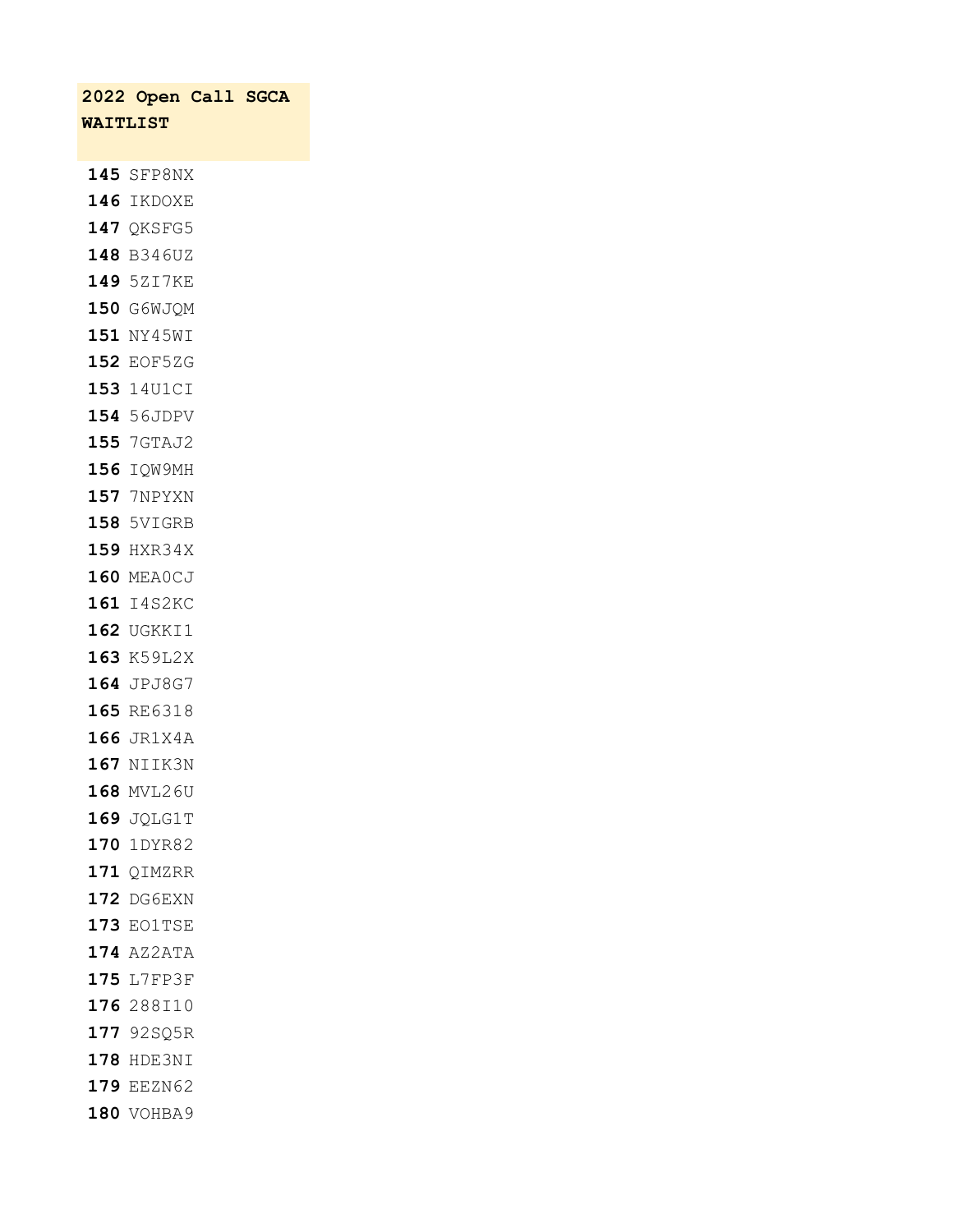|          | 2022 Open Call SGCA |  |
|----------|---------------------|--|
| WAITLIST |                     |  |
|          |                     |  |
|          | 181 HJT2UA          |  |
|          | 182 WIMNH0          |  |
|          | 183 VD4AA6          |  |
|          | 184 JIYGOH          |  |
|          | 185 UO78FB          |  |
|          | 186 1LVWWJ          |  |
|          | 187 7L9TKJ          |  |
|          | 188 BCMPL8          |  |
|          | 189 16500J          |  |
|          | 190 I0307S          |  |
|          | 191 SJ9GZW          |  |
|          | 192 03RH5S          |  |
|          | 193 OTMS4S          |  |
|          | 194 U7GOWB          |  |
|          | 195 D6FX3H          |  |
|          | 196 EMZV53          |  |
|          | 197 MYU36Y          |  |
|          | 198 JGWQZK          |  |
|          | 199 YU2RVT          |  |
|          | 200 AVZ2M7          |  |
|          | 201 2T0337          |  |
|          | <b>202 3LUY08</b>   |  |
|          | 203 08JYXK          |  |
|          | <b>204 K4ESHW</b>   |  |
|          | 205 DSZUS3          |  |
|          | <b>206 GLILAI</b>   |  |
|          | 207 2Z6UNI          |  |
|          | 208 XLPTLI          |  |
|          | 209 9APMX1          |  |
|          | 210 EGHIIR          |  |
|          | 211 DGVNSW          |  |
|          | <b>212 VIHU8E</b>   |  |
|          | 213 DBQZL7          |  |
|          | 214 D70CCZ          |  |
|          | <b>215 JPETJH</b>   |  |
|          | 216 5GB9W6          |  |